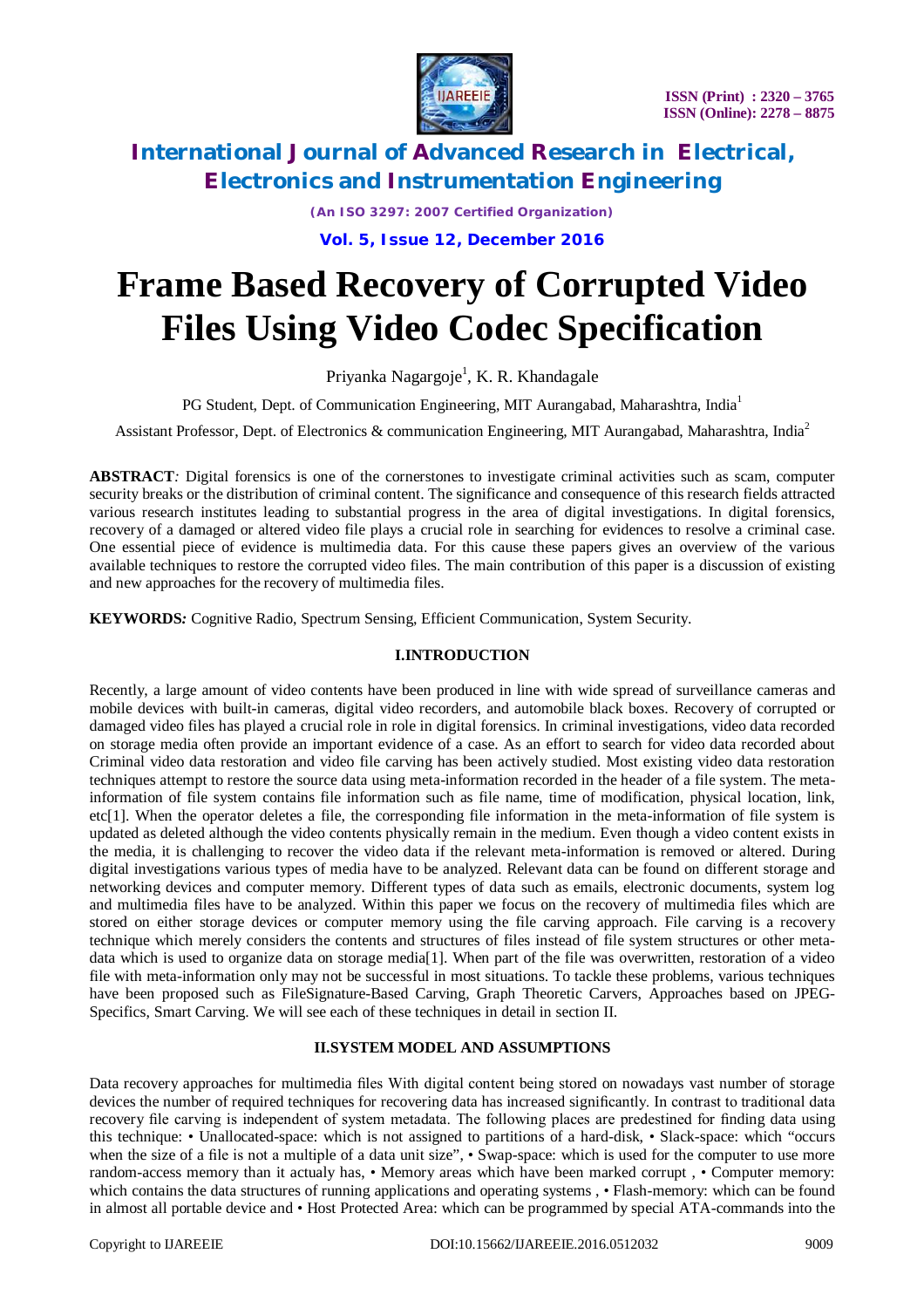

*(An ISO 3297: 2007 Certified Organization)*

#### **Vol. 5, Issue 12, December 2016**

hard-disk controllers of personal computers. Actually file carving aims to support investigators in efficient recovery from storage devices, but nevertheless it is currently necessary for humans to actively participate in the process as there is a chance for false positives to be recovered. Once the areas for hidden data are identified, the process of data recovery can be broken down into several steps. The three major steps for file carving are: • In the identification phase files have to be found in a forensic image. This comprises the classification of file fragments and the identification of file fragmentation points to put fragments back together. • During the validation phase found files are checked if they can be decoded properly using so called validators or decoders. The main problem here is the vast amount of available file formats. • In the last step a human expert has to validate found data based on its content. False-Positives are sorted out, e. g. bad files that are irrelevant for the investigated case. The following sections summarize existing file carving approaches. They are sorted by the properties they consider to get back the content of files in the original order. Recovery of damagedorcorruptedvideo files obtained from a crime scene or a disaster site has provided a key evidence to resolve the cause. Conventional techniques for video file restoration use the meta-information of the file system to recover a video file stored in a storage medium such as a hard

drive or a memory card [8]. The file system meta-information contains the information such as the address and the link of a video file that can be used for file restoration. Carrier [8] proposes a file restoration tool based on the file system, which was implemented in a software toolkit. The Sleuth Kit. This program is based on the information from the file and directory structure of a storage filesystem. Video file restorationmay not be possible with such techniques,however, when the file system meta-information is not available. Thus, attempts have been made to restore the video data from video contents, rather than the meta-information of a file system. This paper also presents a technique to restore damaged or corrupted video files irrespective of a file system. The signature-based video restoration technique proposes File Carver to address this problem. This method creates a database of the file header (beginning mark of file) and footer (the end mark of file), and define a set of rules for a specific file type. Signature-based file recovery techniques do not require file system information, which can be applied to a video file with no meta-informationbecause of file system change and reformattingof a storage medium. Signature-based file recovery techniques identify the fragments from the bytesequence (or magic bytes) containing file header or footer. Scalpel does not rely on a file system to restore a video file. This technique requires an indexing step to find the file header and footer from a whole disc as well as a restoration step to recover indexed header and footer. We do note use file system metadata to restore the data between the header and footer to a file. This method is limited to the cases when the files are unfragmented. This method does not recover partially overwritten video files. Garfinkelutilizes additional information stored in the file to extend the idea to signature-based restoration techniques. For some files, file header may contain the information of file size or length. When the file footer does not exist, they can use this information to extract a file. A video file can be restored using Bifragment Gap Carving. This method find a combination of the region containing the header and the footer to test if a video sample is valid. This computes the difference between the two data regions and check if the difference passes the predefined validation procedure. This procedure repeats until the gap passes the validation test. However, this method can only be applied to a video file with two fragments and this technique has limitation when the gap between the two file fragments is large. SmartCarving technique was proposed to restore a file without being restricted by the number of fragments. This technique, if it identifies the occurrence of fragmentation, combines the permutations of the fragment components and searches for the order of the fragments. They technique consists of three steps: preprocessing, collation, and reassembly. In the preprocessing step, they collect the called block part, which was not allocated to a file, using the file system information to reduce the size of the data to analyze. The collation step categorizes the collected blocks in the preprocessing step according to a file format.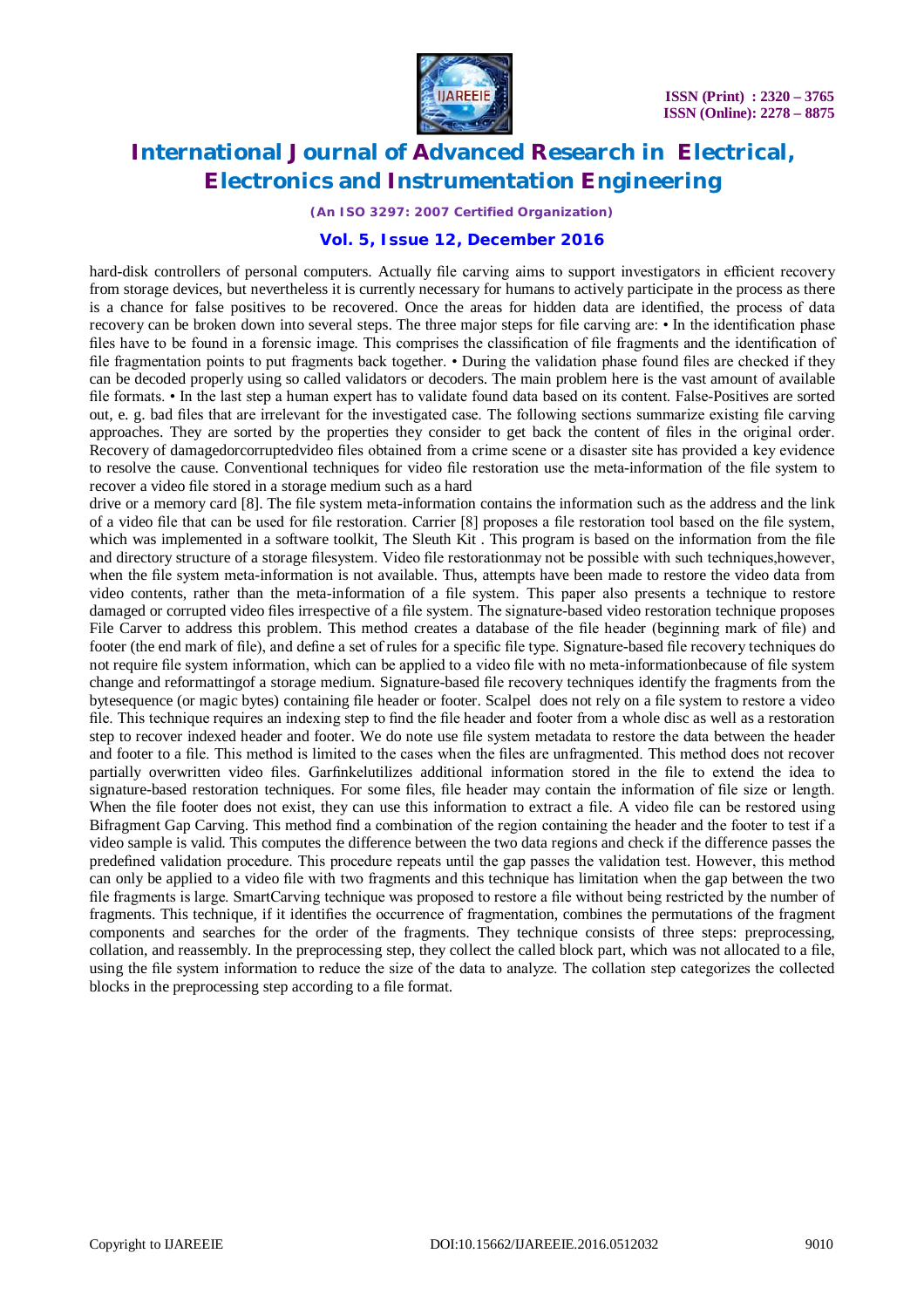

*(An ISO 3297: 2007 Certified Organization)*



### **Vol. 5, Issue 12, December 2016**

Fig. 1. Processing steps of the proposed frame-based video file restoration technique.

The reassembly step determines fragmented parts and merges them into a file. In [15], they extended SmartCarving to apply to multimediafiles. In the reassembly step, they increased the restoration rate of multimedia file by assigning a weight to each fragment using the decoded frame difference. However, the method presented in [15], which is also a file-based approach, has a limitation to restore a video file when a part of video file is overwritten. In addition, graph theoretical carving was proposed by which the k-vertex disjoint graph is created to piece together fragments [14]. This technique proposed various greedy heuristic restorationtechniqueswith whichto use the matching technique and search for the sector/block order. The weight of all the fragment pairs should be calculated in advance, however, which is costly. Most of previous technique bases its file restoration on a file unit, however, so only when a whole file is restored can the video be obtained. In general, the signature-based file carving techniques mentioned above consist of the following three steps [2]. 1) Identification Phase: To identify a video fragment in a storage medium and to connect it to the previous fragment. 2) Validation Phase: To validate if all connected video fragments successfully form a playable video file. 3) Validate by Human Expert: To sort out false positive video segments by human expert. The validation step checks if a restored video file is a playable video file. Conventional file-based video restoration techniques may fail to validate a restored video when a part of video is overwritten [17]. On the other hand, the proposed frame-based method carry out video restoration frame by frame, and is therefore applicable to restoration of partially overwritten video.

#### **III.EFFICIENT COMMUNICATION**

Video frame of a stored video file depends on the video codec used to encode the video file. And the video file that is encoded by codec also stored the decoding header information in start or end of video file. So that, the proposed method restore the video file using combination of frame data and decodingheaderinformation.Theproposed echnique applies to MPEC-4 Visual [18] and H.264 [19] video coding schemes, two popular video coding standards widely used in CCTVs, mobile devices, and automobile black boxes. For recover damaged or corrupted video, the proposed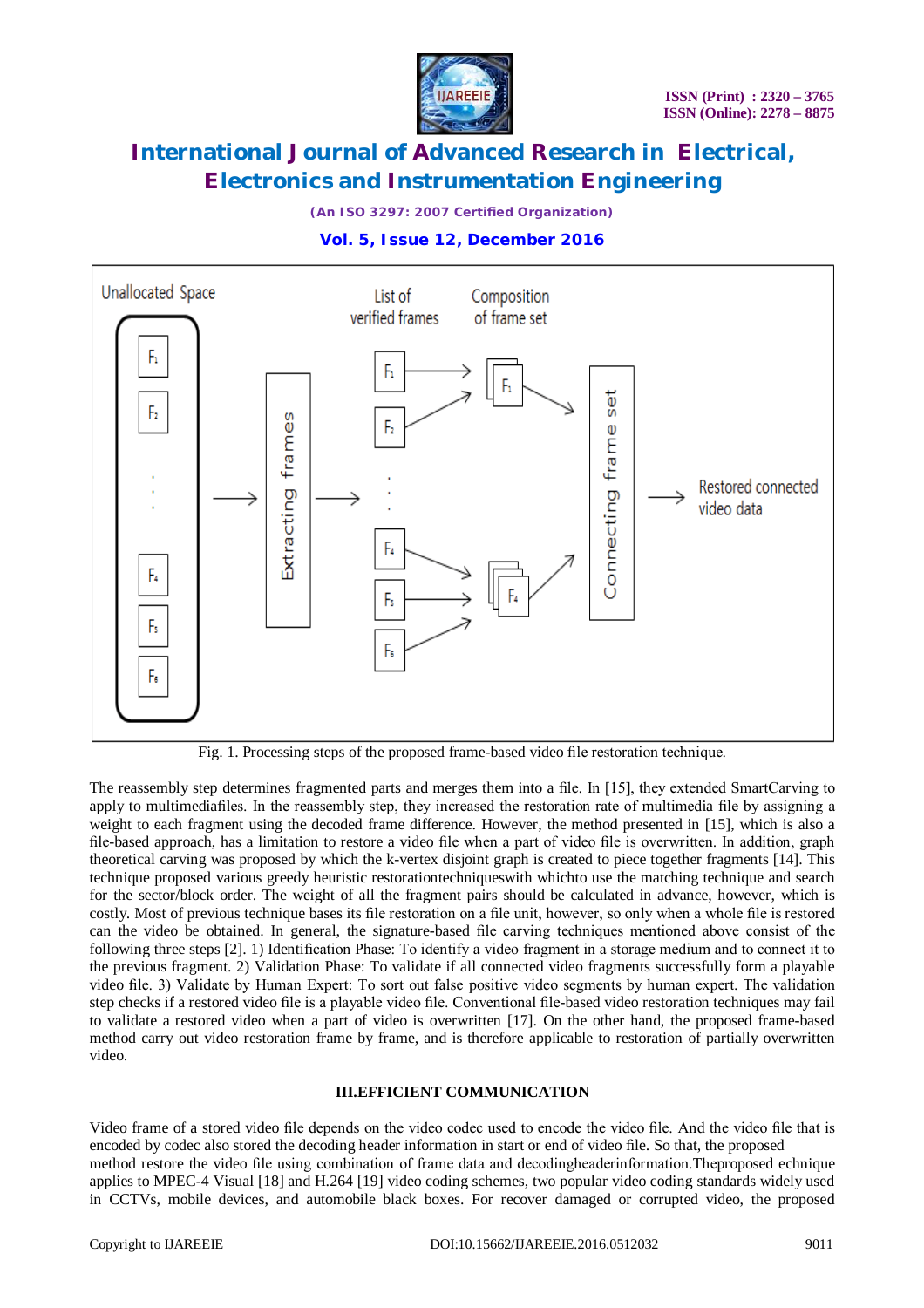

*(An ISO 3297: 2007 Certified Organization)*

#### **Vol. 5, Issue 12, December 2016**

technique consists of two phases, extraction and connection as shown figure 1. • Extraction Phase: The data are extracted based on video frame from the unallocated space, as extracted from the storage medium for restoration. The start code signature of video frame is searched for without consideringthe file system and the file composition. The frames are extracted based on the start code signature, the extracted frame data are verified through the decoder, and it is determined if the data are frames. • Connection Phase: The codec and file specifications are used to connect the frames verified in previous phases. Based on the extracted frame sets, the length information of each frame recorded in the files is used to connect frame sets that are restored into a connected picture. Figure 1 shows an overall process of the proposed file restoration technique. In extraction phase, we extract frame data, F1, F2, F4, F5, and F6, which have a start code signature of frame from the unallocated space, the region of a video file to recover, containing the deleted video files and verify if the decoded frame is a normal frame data. Verified frames form a frame set, which will be connected as far as it can go in the stage of connecting frame set. When the video file is fragmented, we restore a video file by connecting fragmented pieces of data. In case of a partially overwritten file, not overwritten parts are connected to create a connected video. In this manner, the proposed method finds meaningful data in the video file using the codec and convert into file structure after connecting them.

Extraction of Video Frames A video file consists of a sequence of video frames, and each video frame is encoded into a binary data using a codecfor data compression purpose. A codec inserts identifiers into each video frame to identify. The proposed method verifies if the data is a frame using the identifier characterized by a codec used in video encoding. Figure 2 shows the steps for extracting the verified frame data from a storage medium. Step 1 is to extract an unallocated space using file system meta-information. Because deleted file data could be stored in unallocated space. It is possible to reduce the amount of data which frame has to be analyzed. In practice, the popular forensic tools such as Encase and WinHex are used to extract unallocated space from storage medium. In Step 2, we extract the signature of the frame data from unallocated space extracted in Step 1. In figure 2, yellow rectangles indicate the frame data with signature. If the frame data is found in the unallocated space, we verify them by decoder. For verifying frame data, the decoding header is attached in front of frame data. So the proposed method also extract the signature of decoding header information from unallocated space. We search for decoding header marked in green in figure 2. In general, decoding header is usually recored in the playback information and can be overwritten. In this case, if the decoding header encoded in the same manner as the file to be restored is found in an unallocated space, we can restore the video file. Even though the decoding header is not found, we can restore the video file using the decoding header of the reference file.2 Reference video file refers to a video file encoded in the same codec as the video to be restored. In this paper, two most popular codecs, MPEG-4 Visual and H.264 are tested. Sections III-A1 and III-A2 describe how to find the signature of frame data and decoding header encoded in MPEG-4 Visual and H.264. In Step 3, we verify the frame data extracted by combining frame data and decoding header using the signature of each codec. The frame data, which cannot be decoded, are combined with the decoding header information of the reference video file to re-verify the decoding.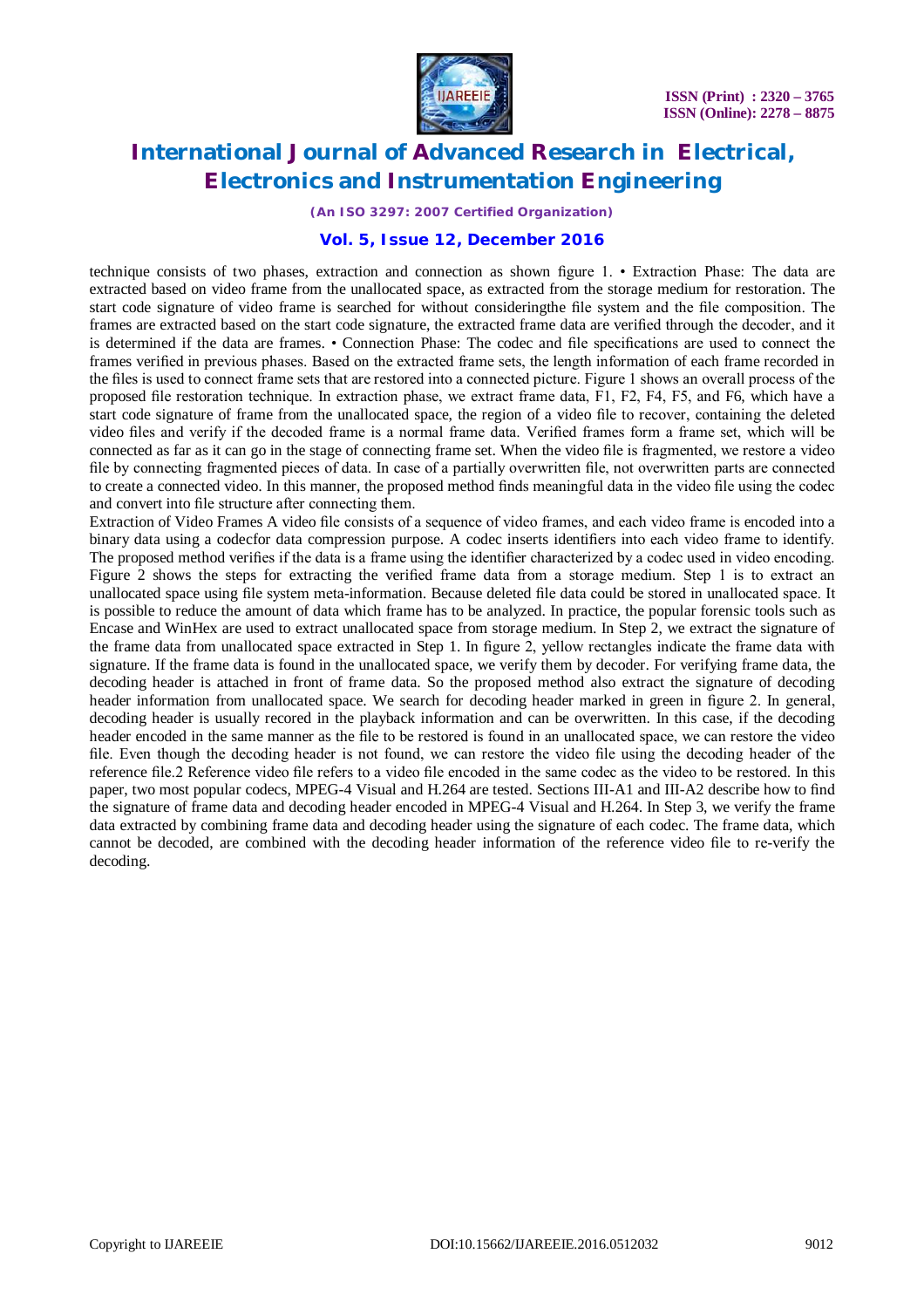

*(An ISO 3297: 2007 Certified Organization)*

**Vol. 5, Issue 12, December 2016**



Fig. 2. The procedure of video file restoration using video file format specifications.

### **IV. RESULT AND DISCUSSION**

To evaluate the performance of the proposed technique, we tested for three kinds of video files encoded with MPEG-4 Visual, H.264\_Start, and H.264\_Length codecs, respectively. Experiments were carried out with different amount of data fragmentation and overwriting. For each codec, 20 video files (.mp4) were fragmented into 0-20 pieces in any size, and 0–90% of each video file was overwritten.First, to evaluate the fragmentation impact, with the overwriting level set at 50%, the number of fragmentations was changed. Second, to evaluate the overwriting impact, with the number of fragmentations set at 10, the overwriting level was changed. Table 1 summarizes average file size, the number of intraframe (denoted IDR frame in H.264 standard) and the total frame count of the 20 video files encoded using three differenttypes of codec.The file size andthenumberofframes were largest with H.264\_Start, and the standard deviations by item varied significantly. Also, with both MPEG-4 Visual and H.264\_Length, the 20 samples had a consistent picture file size, number of intraframes, and total number of frames. MPEG-4 Visual and H.264 codecs has 18 and 14 interframes following an intraframe, respectively. In terms of the ratio of file size and the number of frames, MPEG-4 Visual and H.264\_Length differ by 3 times while file sizes differ by two times. MPEG-4 Visual has low compression ratio and each frame size is big.

To evaluate the performance of the proposed technique, the restoration ratio was evaluated by following equation. Ratio(%)=100∗ No. of Restored Video Frames/ No. of Total Video Frames (1)

#### **V.CONCLUSION**

This paper presents a video restoration technique for fragmented and partially overwritten video files. The proposed technique guarantees the integrity of the restored frames because video files have the minimum number of frames to offer evidence. Large-size video files are often fragmented and overwritten.Many existing file-based techniques could not restore partially overwritten video files. Unlike most existing methods that use file format or file system metainformation, the proposed technique restores the data according to the minimum meaningful frame unit. Therefore, the proposed method restores almost frames in damaged or corrupted video files without being affected by the number of